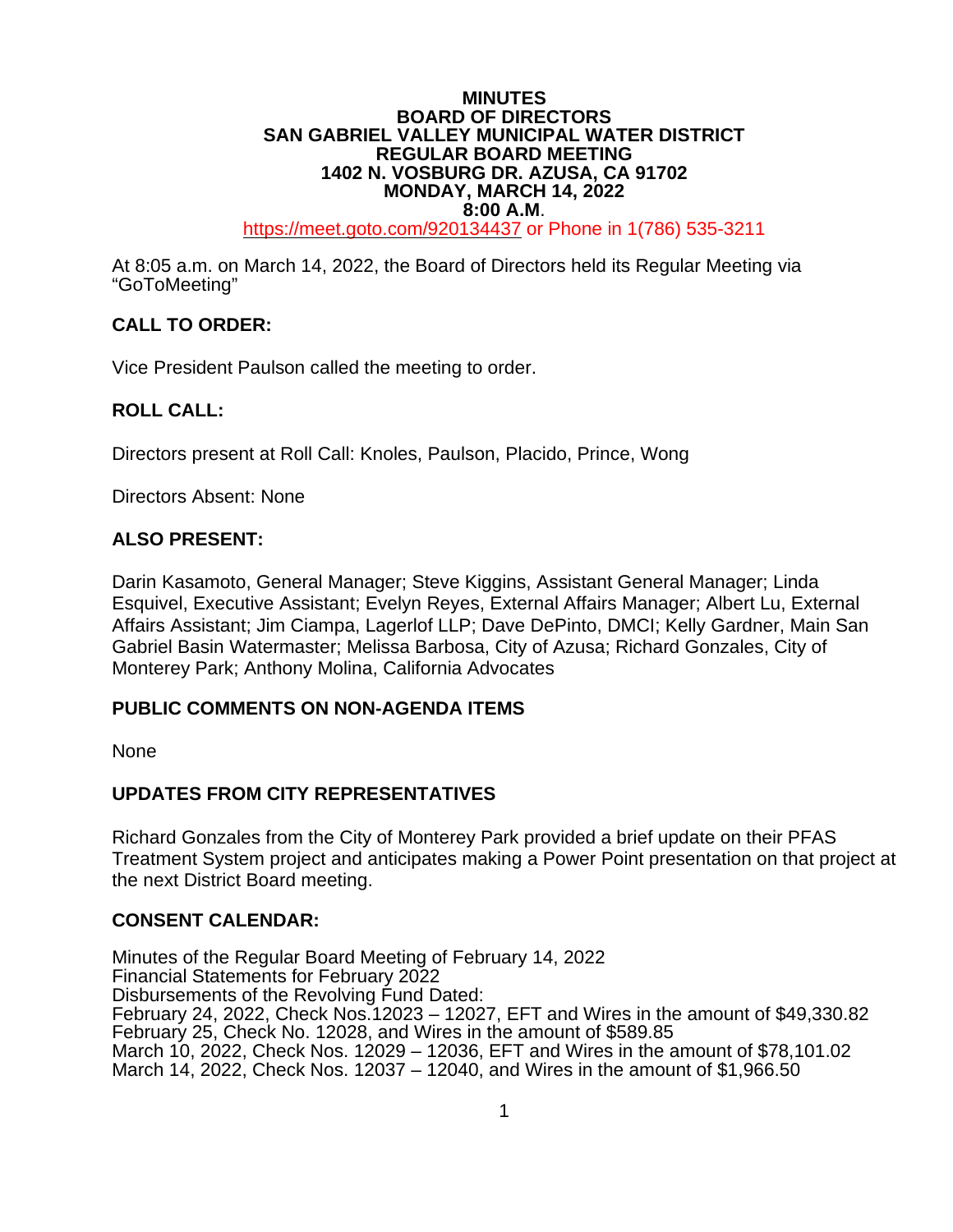Disbursements of the General Fund Dated:

February 24 & 28, Check Nos. 42741 – 42760, and EFT in the amount of \$554,209.30 March 8 & 14, 2022, Check Nos. 42761 – 42802 and EFT, in the amount of \$167,289.73 Future Meeting Attendance Approval: Resolution No. 02-2022-796 Continuation of Virtual Board Meetings

On motion of Director Placido, seconded by Director Knoles, and unanimously carried 5-0, the Consent Calendar was approved.

Approved by the Board of Directors of the San Gabriel Valley Municipal Water District at their regular meeting held on March 14, 2022, by the following roll call vote:

Ayes: Knoles, Paulson, Placido, Prince, Wong Noes: None Absent: None Abstain: None

### **ACTION AGENDA ITEM**

### **LEGISLATIVE UPDATE**

Anthony Molina provided a legislative update that included AB2449, SB890, SB1122, SB1157, AB2142 and SB222.

### **CONSIDER SUPPORT FOR AB2163**

On motion of Director Placido, seconded by Director Wong and unanimously carried 5-0, the request to authorize a Letter of Support for AB2163 regarding the San Gabriel Basin Water Authority was approved.

Approved by the Board of Directors of the San Gabriel Valley Municipal Water District at their regular meeting held on March 14, 2022, by the following roll call vote:

Ayes: Knoles, Paulson, Placido, Prince, Wong Noes: None Absent: None Abstain: None

### **DIRECTOR WONG LEFT THE MEETING AT 8:23 A.M**.

### **BID FOR WYE BRANCH FABRICATION**

On motion of Director Placido, seconded by Director Paulson and unanimously carried 4-0, the bid from Imperial Pipe in the amount of \$115,975 for Wye Branch Fabrication was approved.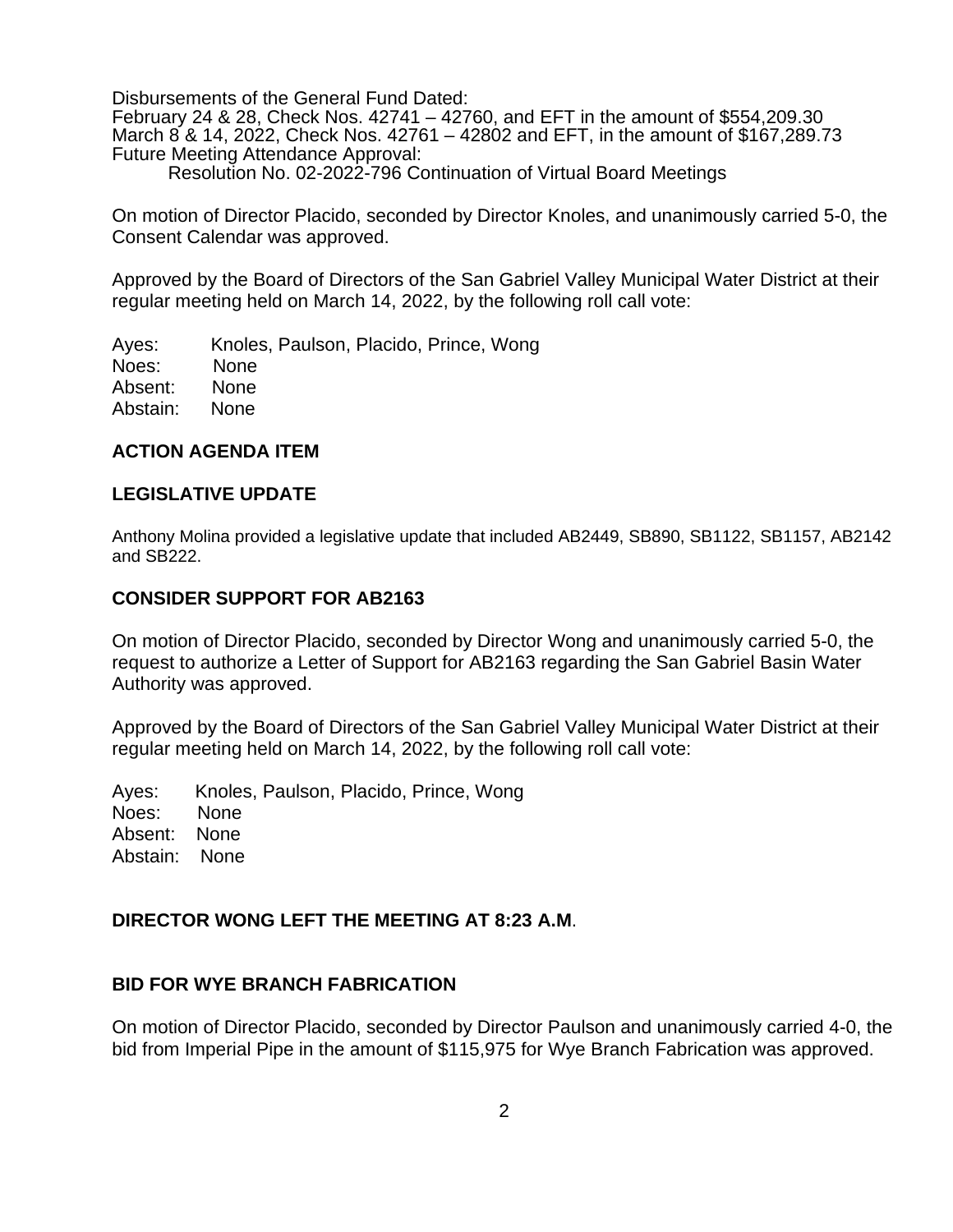Approved by the Board of Directors of the San Gabriel Valley Municipal Water District at their regular meeting held on March 14, 2022, by the following roll call vote:

Ayes: Knoles, Paulson, Placido, Prince, Noes: None Absent: Wong Abstain: None

## **IN PERSON MEETINGS**

Counsel reported that the District is subject to AB361 which does not have a sunset date until January 1, 2024 and is not impacted by the recent Executive Orders that affected state agencies' abilities to conduct remote meetings. Counsel further stated that so long as the proclaimed state of emergency remains in place and the Board can continue to make the required finding of either continued state or local recommendations for social distancing or that in-person meetings would pose an imminent risk to the health and safety of the attendees, the Board can continue to meet remotely. Director Paulson suggested the April 11 Board meeting be virtual until further information or requirements are given by the governor or legislature.

### **INFORMATION ITEMS**

### **EXTERNAL AFFAIRS**

External Affairs Report in Agenda Packet.

Ms. Reyes reported letters of support for Congresswoman Judy Chu (Request for authorization under Corps of Engineers, Section 219 Environmental Infrastructure Program of the Water Resources Development Act) and Assembly Member Rubio AB 2449 are included in the Agenda Packet.

The Public Water Agencies Group, of which the District is a member, sent a letter of support for AB2313 (Bloom), which would provide special training and education for judges regarding water related litigation.

Mr. DePinto and Ms. Reyes have met with Alhambra Unified School District to discuss the District's education outreach this year. Sierra Madre's Earth Day event is scheduled for April 23.

California Advocates Anthony Molina and Dennis Albiani are working on scheduling Legislature virtual meetings sometime around March 28.

Mr. DePinto reported the District newsletter along with an upcoming ad with Chris Lancaster will include the District Rebates, OWL Grant, and Speakers Bureau programs.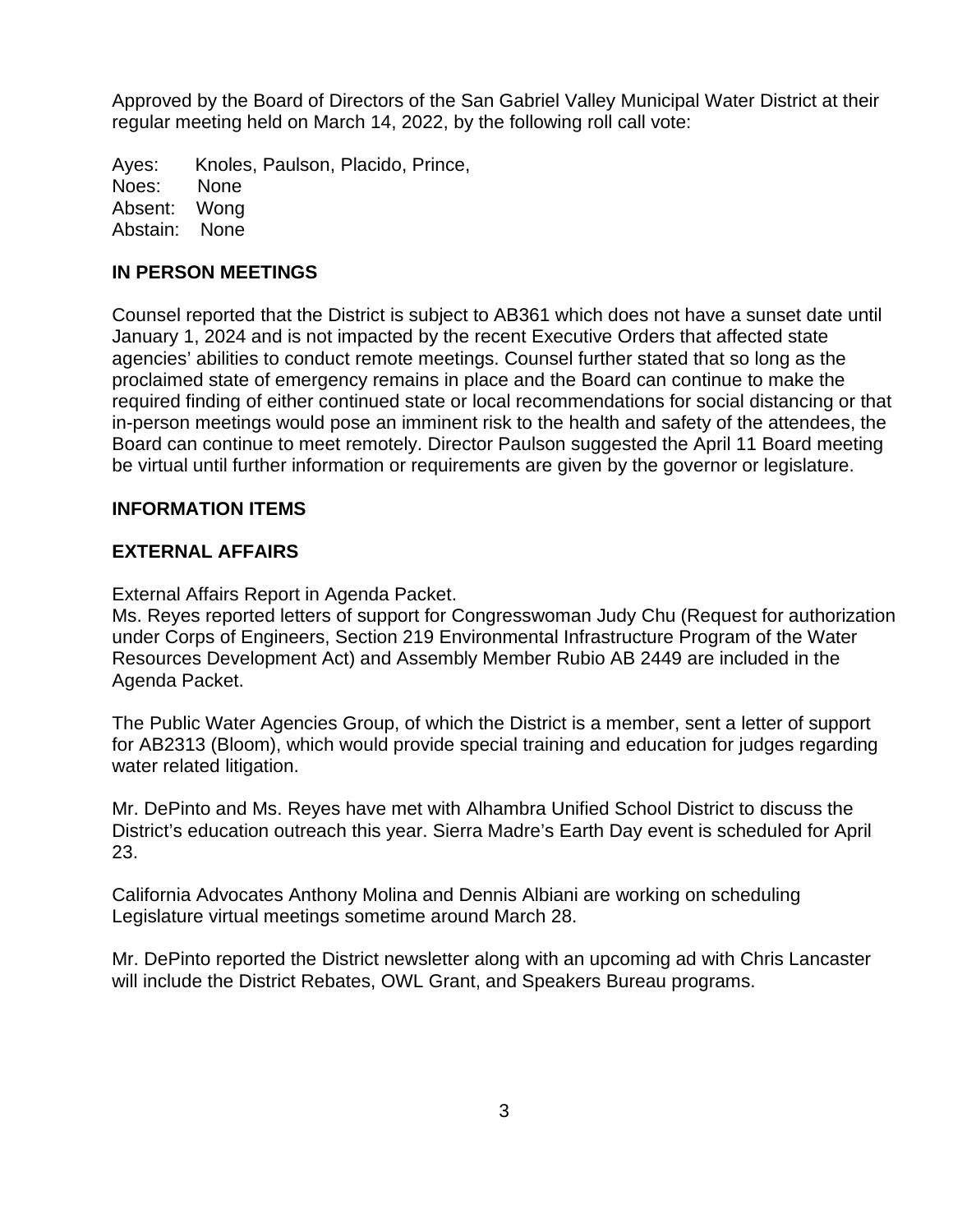## **UNFINISHED BUSINESS**

## **REPORT ON BASIN MANAGEMENT**

Director Placido reported Watermaster and Three Valley's appreciated being able to deliver water through the District pipeline.

Mr. Kiggins reported L A County released approximately 30,000 acre-feet of water from the Cogswell and San Gabriel Dams. He also reported that the U.S. Fish and Wildlife Service is considering adding steelhead trout to the endangered species list.

### **REPORT OF WQA**

Director Paulson appreciated the Board acting on supporting AB2163.

# **REPORT OF THE ATTORNEY**

Counsel provided a non-substantive update on the overview of the Incidental Take Permit Litigation. AB1234 (Ethics) training will be available on Wednesday, March 30 in the evening. Sexual Harassment training should also be scheduled soon. Counsel will consult with the General Manager for options to provide training.

## **REPORT OF THE GENERAL MANAGER/ASSISTANT GENERAL MANAGER**

The General Manager's written report is in the Agenda Packet.

The General Manager reported there is no good news. Weather has remained dry since January 1, although a couple of small rainfall events are forecasted for later this week but nothing major.

The Assistant General Manager's written report is in the Agenda Packet.

The Assistant General Manager pointed out a couple of pictures that are included in his report:

- 1. The new ultrasonic meter installation and vent pipe.
- 2. The stainless-steel meter-spool.
- 3. Delivery of the new service district truck on March 3.

## **REPORT OF THE STATE WATER CONTRACTORS**

No report.

## **COMMITTEE MEETING REPORTS**

None.

## **DIRECTOR REPORTS ON EVENTS ATTENDED**

None.